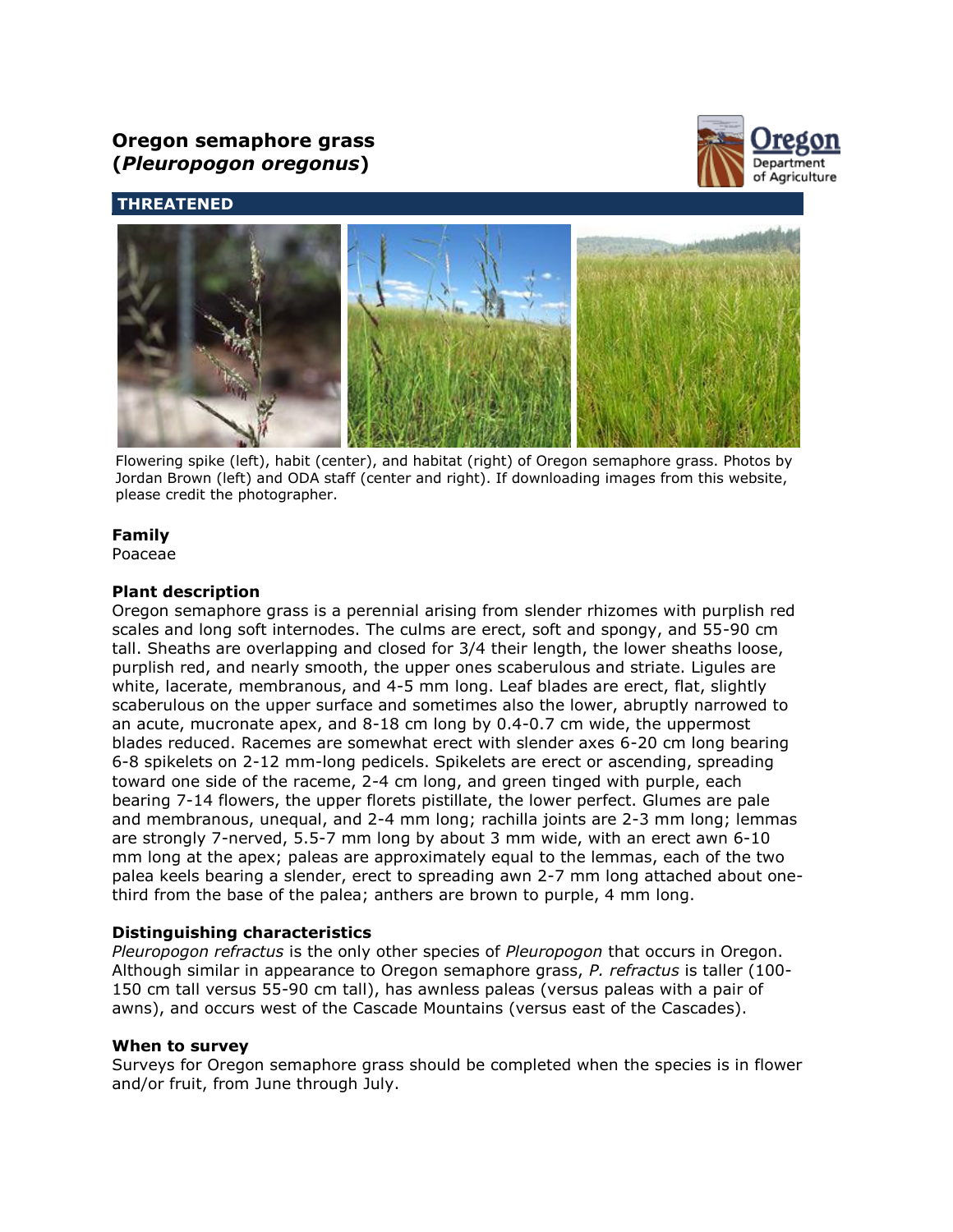### **Habitat**

Oregon semaphore grass is an obligate wetland species occurring in wet meadows and marshlands in areas of sluggish moving water at elevations ranging from about 1000- 1700 m (3300-5600 feet).

Associated grasses and sedges include *Beckmannia syzigachne*, *Deschampsia caespitosa, D. danthonioides*, *Glyceria borealis, Hordeum brachyantherum, Carex athrostachya, C. nebrascensis, C. saxatilis*, and *Eleocharis palustris*.

#### **Range**

One of the rarest grasses in North America, this species is known from several small occurrences divided between two disjunct population centers in eastern Oregon, one in southern Lake County and one in southern Union County, separated by a distance of approximately 370 km (230 miles). The majority of Oregon semaphore grass plants are located on private lands, and thus are not protected by state threatened and endangered species legislation. Attempts have been made to create three new populations of Oregon semaphore grass on administratively protected lands in Lake and Grant Counties, but transplant success rates have been mixed and the long term survival of these created populations is tenuous.

#### **Oregon counties**

Lake, Union

#### **Federal status**

Species of Concern

#### **Threats**

Possible threats to Oregon semaphore grass include heavy grazing by livestock and habitat loss due to agricultural development or hydrological alterations within sites occupied by the species. A few extant occurrences are very small and at risk of extirpation due to chance events.

#### **Did you know?**

Oregon semaphore grass was first collected in 1886 by W. C. Cusick in Hog Valley, probably near Union in Union County, Oregon. It was collected again in 1901 by A. B. Leckenby in Union, Oregon, then in 1936 by M. E. Peck from a location west of Adel in Lake County, Oregon. Unobserved for decades afterward, the species was reported as extinct or endangered in the late 1970s by state and federal watch groups, until it was rediscovered in Lake County in 1979, likely from the same location where it was last collected by Peck, 47 years earlier.

#### **References**

Benson, L. 1941. Taxonomic studies. American Journal of Botany 28:358-359, 362.

But, P. P. H., J. Kagan, V. L. Crosby, and J. S. Shelly. 1985. Rediscovery and reproductive biology of *Pleuropogon oregonus* (Poaceae). Madroño 32:189-190.

But, P. P. H. 1977. Systematics of *Pleuropogon* R. Br. (Poaceae). Ph.D. thesis, University of California, Berkeley, California.

Chase, A. 1938. New grasses from Oregon. Journal of the Washington Academy of Sciences 28:52-53.